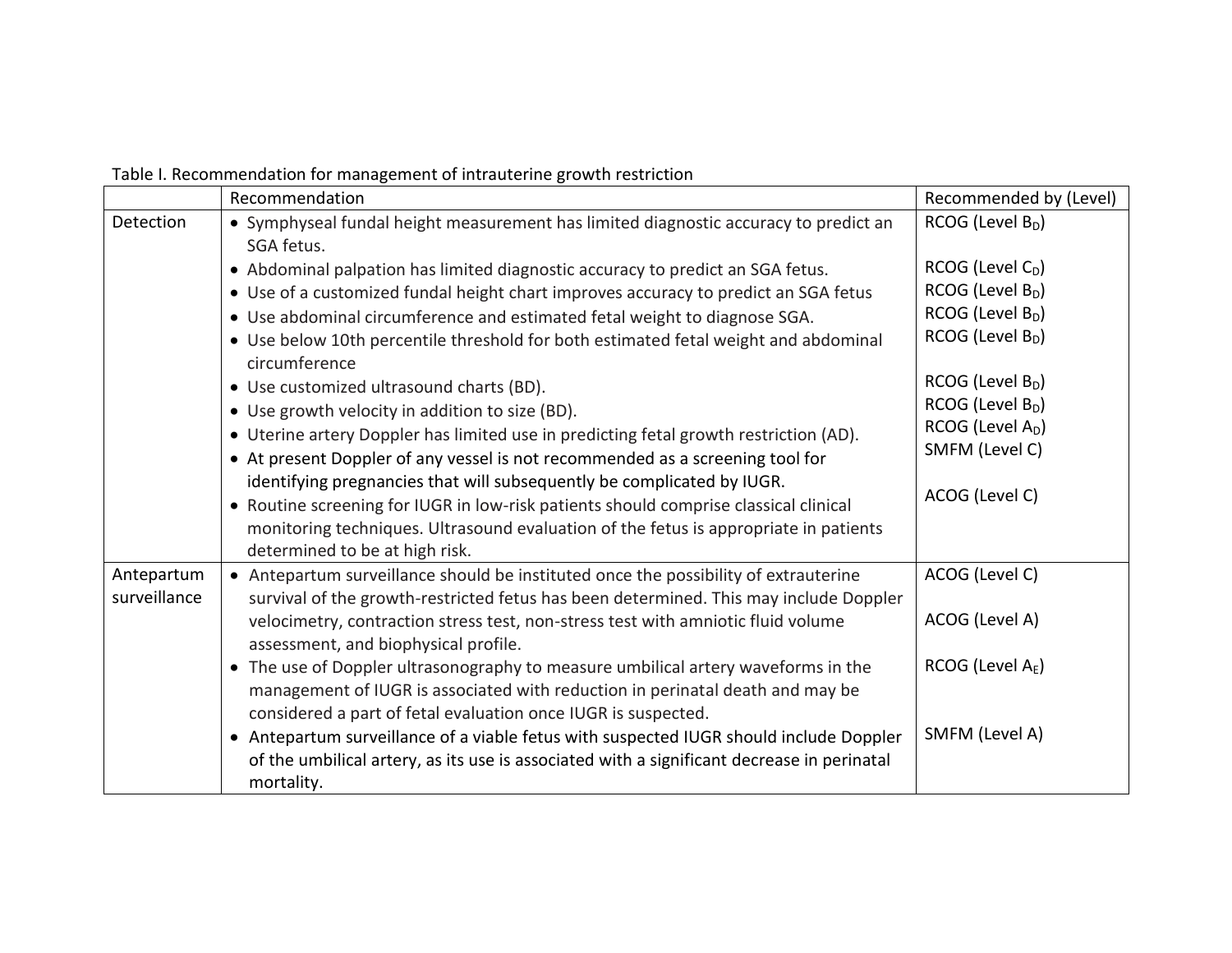|             | • Use umbilical artery Doppler as the primary surveillance tool.                          | RCOG (Level A <sub>E</sub> ) |
|-------------|-------------------------------------------------------------------------------------------|------------------------------|
|             | • Once IUGR is suspected, umbilical artery Doppler studies should be performed usually    | SMFM (Level C)               |
|             | every 1-2 weeks to assess for deterioration; if normal, they can be extended to less      |                              |
|             | frequent intervals                                                                        |                              |
|             | • Use biophysical profile and cardiotocography infrequently.                              | RCOG (Level $A_E$ )          |
|             | • Antenatal corticosteroids should be administered if absent or reversed end-diastolic    | SMFM (Level A)               |
|             | flow is noted< 34 weeks in a pregnancy with suspected IUGR.                               |                              |
|             | • Administer steroids if gestation is below 36 wks.                                       | RCOG (Level A <sub>E</sub> ) |
| Treatment   | • Nutrient treatment or supplementation, zinc or calcium supplementation, plasma          | ACOG (Level A)               |
|             | volume expansion, maternal oxygen therapy, antihypertensive therapy, heparin, and         |                              |
|             | aspirin therapy have not been shown to be effective for prevention or treatment of        |                              |
|             | <b>IUGR</b>                                                                               |                              |
| Intrapartum | • Deliver at 38-39 weeks, if otherwise uncomplicated and no concurrent findings.          | Spong et al (Level B)        |
| management  | • Deliver at 34-37 weeks if concurrent conditions like oligohydramnios, abnormal          | Spong et al (Level B)        |
|             | Doppler studies, maternal risk factors, co-morbidity.                                     |                              |
|             | • When end diastolic flow is present, delay delivery until at least 37 weeks, provided    | RCOG (Level CE)              |
|             | other surveillance findings are normal.                                                   |                              |
|             | • When end diastolic flow is absent or reversed, admission, close surveillance, and       | $RCOG$ (Level $C_E$ )        |
|             | administration of steroids are required. If other surveillance results (biophysical       |                              |
|             | profile, venous Doppler) are abnormal, delivery is indicated. If gestation is over 34     |                              |
|             | weeks, even if other results are normal, delivery may be considered.                      |                              |
|             | • As long as fetal surveillance remains reassuring, women with suspected IUGR and         | SMFM (Level C)               |
|             | absent umbilical artery end-diastolic flow may be managed expectantly until delivery      |                              |
|             | at 34 weeks.                                                                              |                              |
|             | • As long as fetal surveillance remains reassuring, women with suspected IUGR and         | SMFM (Level C)               |
|             | reversed umbilical artery end-diastolic flow may be managed expectantly until delivery    |                              |
|             | at 32 weeks.                                                                              |                              |
|             | • Use gestation- and birth weight-specific charts to determine the likelihood of survival | RCOG (Level $C_{E}$ )        |
|             |                                                                                           |                              |